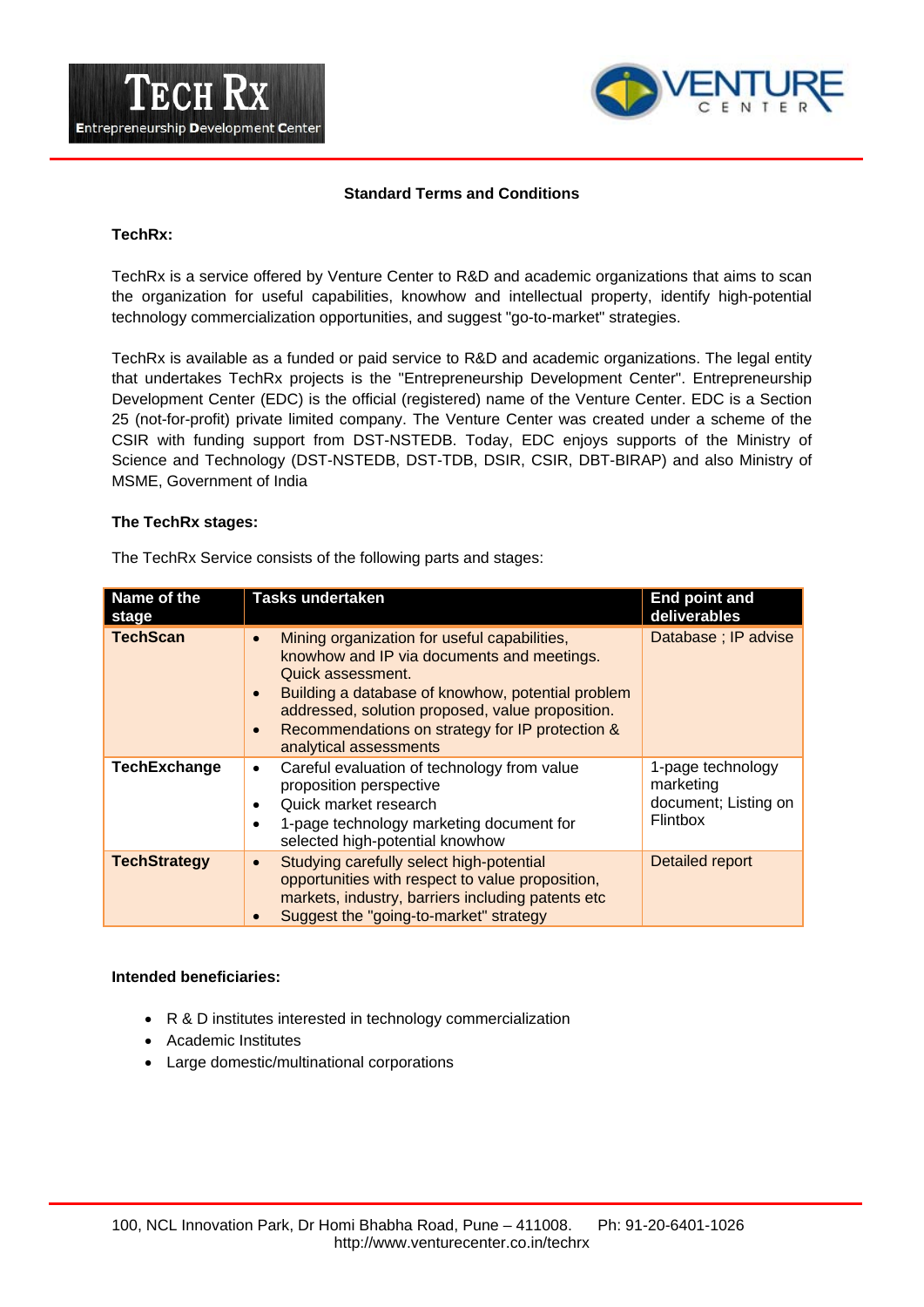



# **Illustrative timelines and process of TechRx engagement:**

| <b>Milestones</b>                                                                                                                                                                                                                                                                                                                                                  | <b>Typical</b><br><b>Task</b><br>timelines |
|--------------------------------------------------------------------------------------------------------------------------------------------------------------------------------------------------------------------------------------------------------------------------------------------------------------------------------------------------------------------|--------------------------------------------|
| Client/funding agency expresses interest in TechRx service                                                                                                                                                                                                                                                                                                         |                                            |
| TechRx team meets with organization and explains methodology planned to be<br>followed.                                                                                                                                                                                                                                                                            |                                            |
| Identification and finalization of broad areas of competence of the organization to<br>$\bullet$<br>be scanned.<br>Estimation of volume of work.<br>$\bullet$                                                                                                                                                                                                      |                                            |
| TechRx team provides a proposal as per needs of the client/ funding agency<br>defining the work plan, deliverables and budget.                                                                                                                                                                                                                                     | One<br>week                                |
| Signing of TechRx agreement                                                                                                                                                                                                                                                                                                                                        |                                            |
| Receipt of advance/seed payment and initiation of work                                                                                                                                                                                                                                                                                                             |                                            |
| TechScan:<br>Exploration of selected scientific competencies; Identification of (say) 50<br>capabilities (knowhow/IP) that may have commercial potential<br>Creation of a database<br>First cut recommendations on IPR protection strategy<br>$\bullet$                                                                                                            |                                            |
| Delivery of Report 1 with database of capabilities with commercial potential and first<br>cut recommendations on IPR protection strategy. Prioritization in order of<br>importance.                                                                                                                                                                                |                                            |
| Joint short listing of candidates for TechExchange stage. Short listing of TechScan<br>database with 50 candidates to roughly (say) 10 marketable candidates.                                                                                                                                                                                                      |                                            |
| TechExchange:<br>Analysis of 10 marketable candidates for value proposition, market potential etc.<br>Preparation of 1-page marketing documents.<br>Uploading of marketing documents on FlintBox page of the organization.<br>٠                                                                                                                                    |                                            |
| Delivery of marketing documents and flintbox page. Prioritization by importance<br>and strength of value proposition.                                                                                                                                                                                                                                              |                                            |
| Joint short listing of candidates for TechStrategy stage. Short listing to (say) 2<br>candidates.                                                                                                                                                                                                                                                                  | Five                                       |
| <b>TechStrategy:</b><br>In depth analysis of 2 high-potential candidates using publicly available information.<br>Preparation of a "Going-to-market" strategy report for each of the 2 high-potential<br>candidates.                                                                                                                                               |                                            |
| Submission of <i>draft</i> TechStrategy reports along with recommendations for next<br>steps.                                                                                                                                                                                                                                                                      |                                            |
| <b>Finalization of TechStrategy reports</b>                                                                                                                                                                                                                                                                                                                        |                                            |
| <b>Project ends</b>                                                                                                                                                                                                                                                                                                                                                |                                            |
| Follow-up action:<br>While Venture<br>Center cannot assure the client/agency of technology<br>commercialization success, the Venture Center will make efforts to connect the<br>organization to people, organizations, resources etc that can help take the<br>technology ahead to commercialization. This will be in good-faith and not as a legal<br>obligation. |                                            |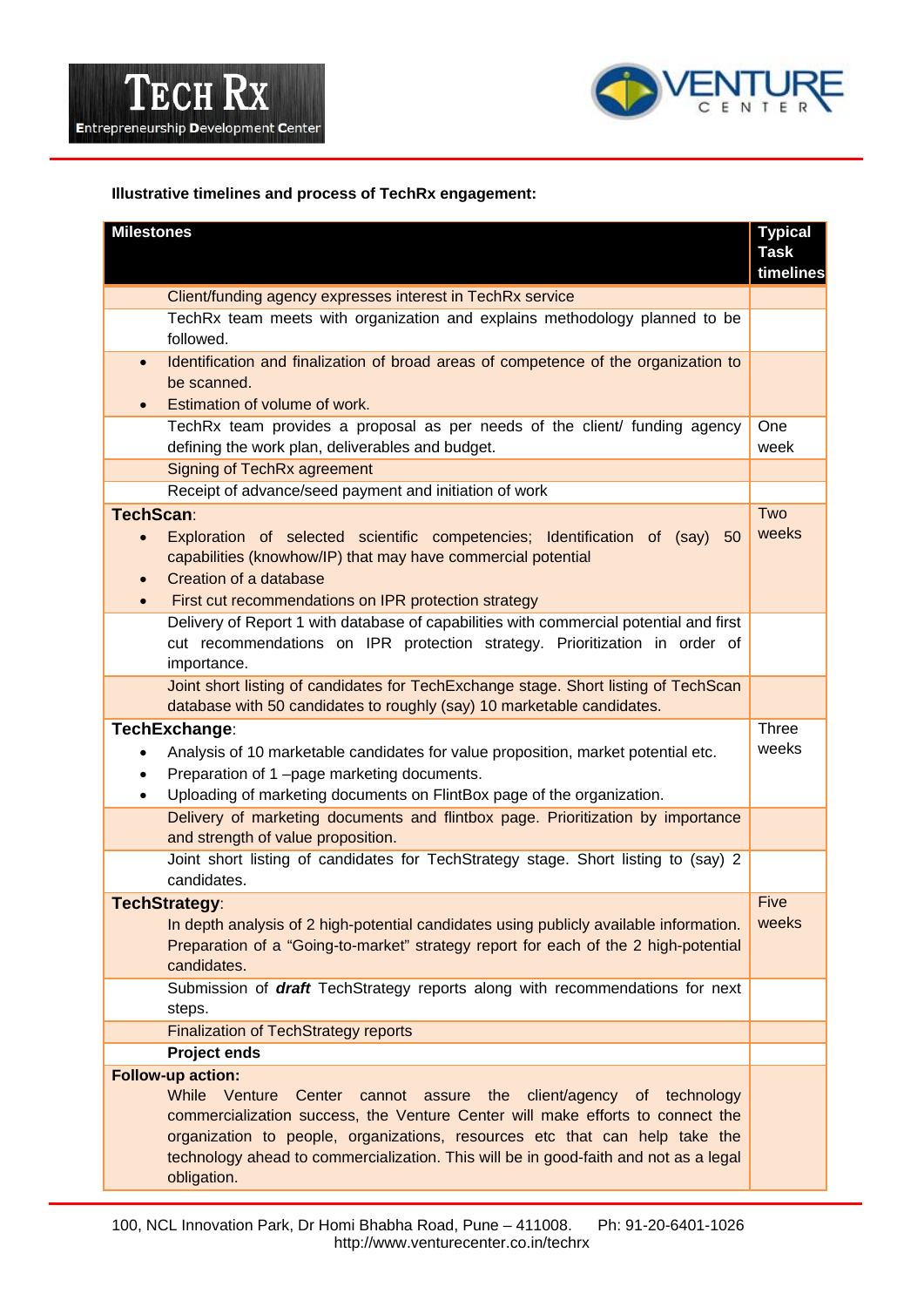



# **TechRx Factsheet:**

EDC can undertake TechRx projects as either

- **Model 1**: Consulting services projects
- **Model 2**: Grant-in-aid projects

| <b>Model</b>                             | <b>Processes</b>                                                                                                                                                                                                                                                                                                                                                                                                                                                                                                                                  |
|------------------------------------------|---------------------------------------------------------------------------------------------------------------------------------------------------------------------------------------------------------------------------------------------------------------------------------------------------------------------------------------------------------------------------------------------------------------------------------------------------------------------------------------------------------------------------------------------------|
| Model 1:<br><b>Consulting</b><br>service | Client meets with TechRx team and explains need, scope of work etc.<br>$\bullet$<br>TechRx team submits a consulting proposal to the client outlining the<br>$\bullet$<br>scope of work, milestones, timelines and indicative costs.<br>Client awards consulting contract<br>$\bullet$<br>TechRx project begins<br>$\bullet$                                                                                                                                                                                                                      |
| Model 2:<br>Grant-in-aid<br>project      | Funding agency or R&D organization meets with TechRx team and<br>$\bullet$<br>explains need, scope of work etc<br>Funding agency or R&D organization identifies appropriate funding<br>$\bullet$<br>scheme under which work can be undertaken along with formats and<br>mechanisms to be followed.<br>TechRx team submits a proposal under the appropriate scheme outlining<br>$\bullet$<br>the scope of work, milestones, timelines and estimated project costs.<br>Grant funding is approved and received<br>$\bullet$<br>TechRx project begins |

# **Standard terms**

- The TechRx team maintains strict confidentiality of all information of Client organizations.
- In certain cases, the TechRx team may bring in external subject experts (after due consultation and approval of the Client organization) as consultants or honorary experts; these external subject experts may or may not be able to sign confidentiality agreements depending upon their other institutional obligations – in which case, the TechRx team shall seek concurrence of Client organization before engaging such external subject experts.
- TechRx is a service wherein Venture Center offers information to enable decision making relating to technology/ IP commercialization and advice on the strategy to adopt. The TechRx service does not guarantee technology commercialization successes. Client understands and accepts that Venture Center will offer its TechRx services on a 'best effort' basis without any guarantees on the outcome of such TechRx services. That said, a key internal metric for success of the TechRx program is number of successful technology/IP commercialisations resulting from its efforts.
- The TechRx team shall provide its independent/uninfluenced advice and opinions after due consideration and in good faith. Venture Center shall not be responsible in any way for any action taken by the client based on the TechRx project reports.
- The Venture Center shall be free to engage with any other client without restrictions in offering the TechRx service.